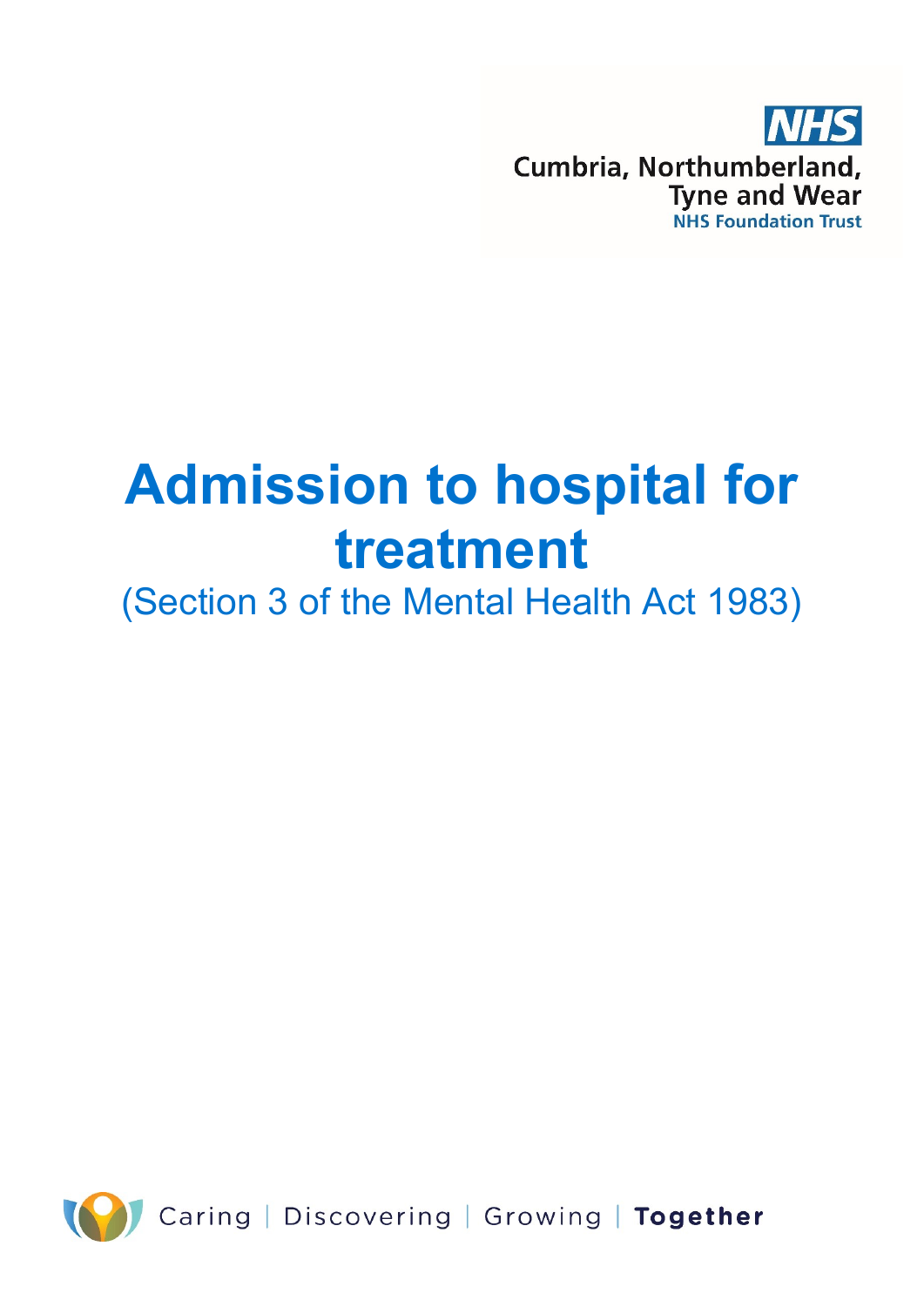| 1. Patient's name                                                                    |  |
|--------------------------------------------------------------------------------------|--|
| 2. Name of the person<br>in charge of your<br>care (your "responsible<br>clinician") |  |
| 3. Name of hospital and<br>ward                                                      |  |
| 4. Date detention under<br>Section 3 began                                           |  |

#### **Why am I in hospital?**

You are being kept in this hospital under section 3 of the Mental Health Act 1983.

This means that two doctors think that you have a mental disorder and you need to be in hospital so that you can be given treatment and care.

#### **How long will I be here?**

You can be kept here for up to six months at first so that you can be given the treatment you need.

You must not leave during this time unless the person in charge of your care (your responsible clinician) tells you that you may. If you try to leave, the staff can stop you, and if you do leave, you can be brought back.

#### **What happens next?**

Your responsible clinician will tell you when they think you are well enough to leave hospital. If your responsible clinician thinks that you need to stay in hospital for longer than six months, they can renew how long you can be kept in hospital for up to another six months, and then for up to a year at a time. Your responsible clinician will talk to you about this towards the end of each period.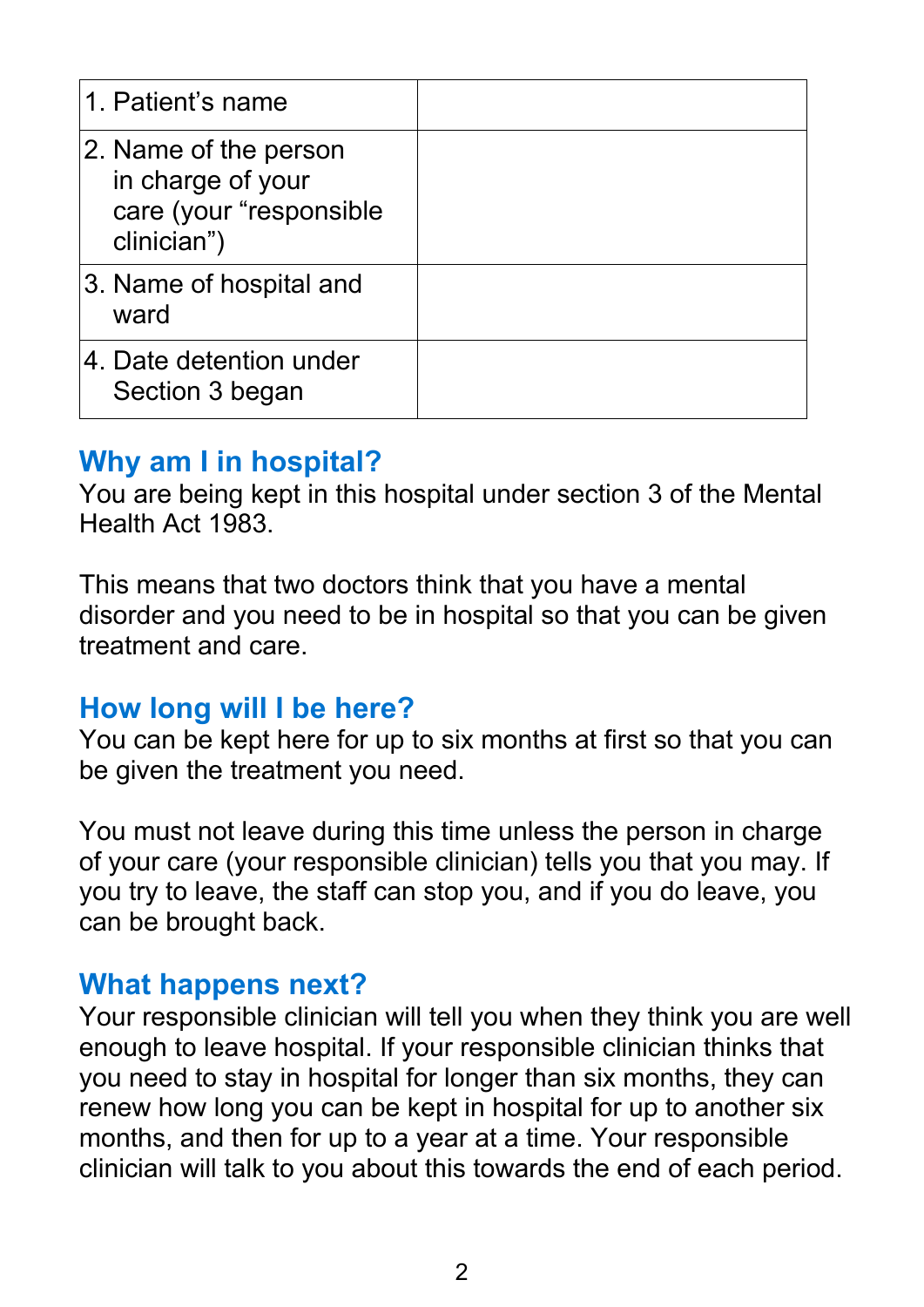## **What treatment will I be given?**

Your responsible clinician and other members of staff will talk to you about any treatment they think you need. In most cases you will have to accept their advice.

After three months, there are special rules about any medicine or drugs you are being given for your mental disorder. If you do not want the medicine or drugs, or are too ill to say whether you want them, a doctor who is not from this hospital will visit you. This independent doctor will talk to you and to staff at the hospital who know you. The independent doctor will decide what medicine and drugs you can be given. Unless it is an emergency, these are the only medicine and drugs you can be given without your agreement.

This independent doctor is called a SOAD (Second Opinion Appointed Doctor) and is appointed by an independent Commission which monitors how the Mental Health Act is used.

There are different rules for some special treatments, like electroconvulsive therapy (ECT). If the staff think you need one of these special treatments, the rules will be explained to you and you will be given another leaflet.

#### **Can I appeal?**

Yes, you can appeal against a decision to keep you in hospital under section 3.

To do this, you can ask the Hospital Managers to let you leave. You can do this at any time. The Hospital Managers are a special committee of people set up within the hospital to decide whether people should be kept in hospital. They may want to talk to you before deciding whether to let you leave.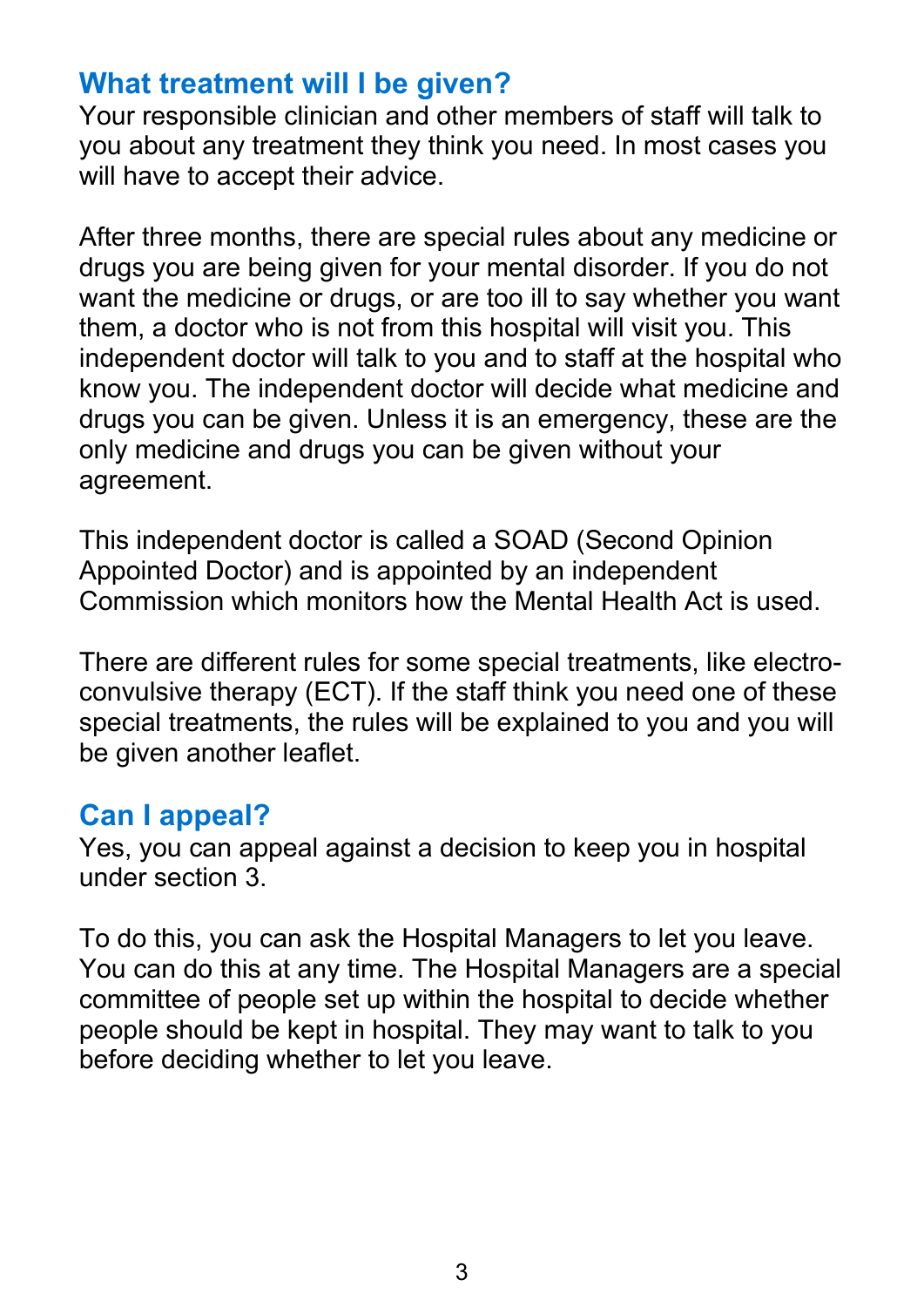You can write to the Hospital Managers at your local Mental Health Act Office at either:

| <b>Mental Health Act Office</b> | <b>Mental Health Act Office</b> |
|---------------------------------|---------------------------------|
| <b>St Nicholas Hospital</b>     | <b>Carleton Clinic</b>          |
| <b>Jubilee Road</b>             | <b>Cumwhinton Drive</b>         |
| Gosforth                        | Carlisle                        |
| Newcastle upon Tyne             | Cumbria                         |
| NE3 3XT                         | <b>CA13SX</b>                   |

Or you can ask a member of staff to help you contact the Hospital Managers.

Your nearest relative can also write to the Hospital Managers to say that they want you to be allowed to leave hospital. This leaflet explains further down who your nearest relative is. If your nearest relative does this, the Hospital Managers must let you leave within 72 hours unless your responsible clinician tells them you might be a danger to yourself or other people if you are allowed to leave. If this happens, it will be another six months before your nearest relative will be able to tell the Hospital Managers again that they want you to leave, if you are still being kept in hospital then.

You can also ask a Tribunal to say you should no longer be kept in hospital.

## **What is a Tribunal and what happens?**

The Tribunal is an independent panel which can decide whether you should be allowed to leave the hospital. It will hold a meeting with you and with staff from the hospital who know you. This meeting is called a "hearing". You can ask someone else to come to the hearing to help you, if you want. Before the hearing, the members of the Tribunal will read reports from the hospital about you and your care. One of the members of the Tribunal will also come to talk to you.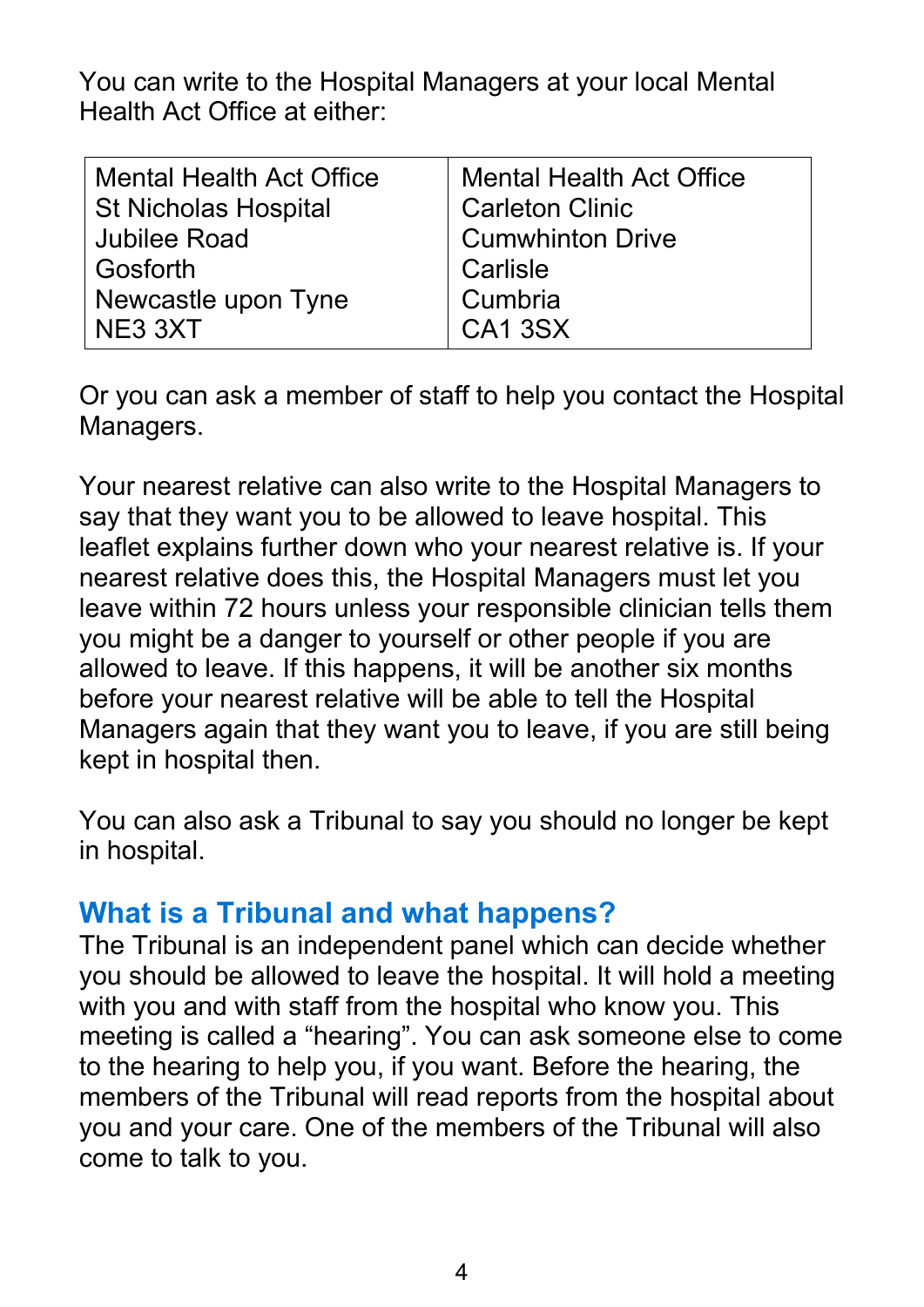## **When can I apply to the Tribunal?**

You can apply to the Tribunal once at any time in the first six months you are kept in hospital under section 3. You may then apply once at any time during the second six months, and then once during every year that you are kept in hospital after that.

If your nearest relative told the Hospital Managers that they wanted you to be allowed to leave hospital, but your responsible clinician said you were not allowed to leave, your nearest relative can also apply to the Tribunal. Your nearest relative must do this within 28 days of being told that your responsible clinician did not think you should be allowed to leave hospital.

If you want to apply to the Tribunal you can write to: The Tribunals Service PO BOX 8793 5th Floor Leicester LE1 8BN Tel. 0300 123 2201

You can ask a solicitor to write to the Tribunal for you and help you at the hearing. The hospital and the Law Society have a list of solicitors who specialise in this. You will not have to pay for help from a solicitor with this. It is free of charge under the Legal Aid scheme.

#### **Help from an independent mental health advocate**

You are entitled to help from an independent mental health advocate if you want it. These advocates are independent of people involved in your care. They can help you get information about your care and treatment, why you are being kept in hospital, what it means and what your rights are. They can come to see you and help you understand what you are told by people involved in your care and treatment. If you want, they can help you talk to these people or they can talk to them for you. They can also help you with the Tribunal.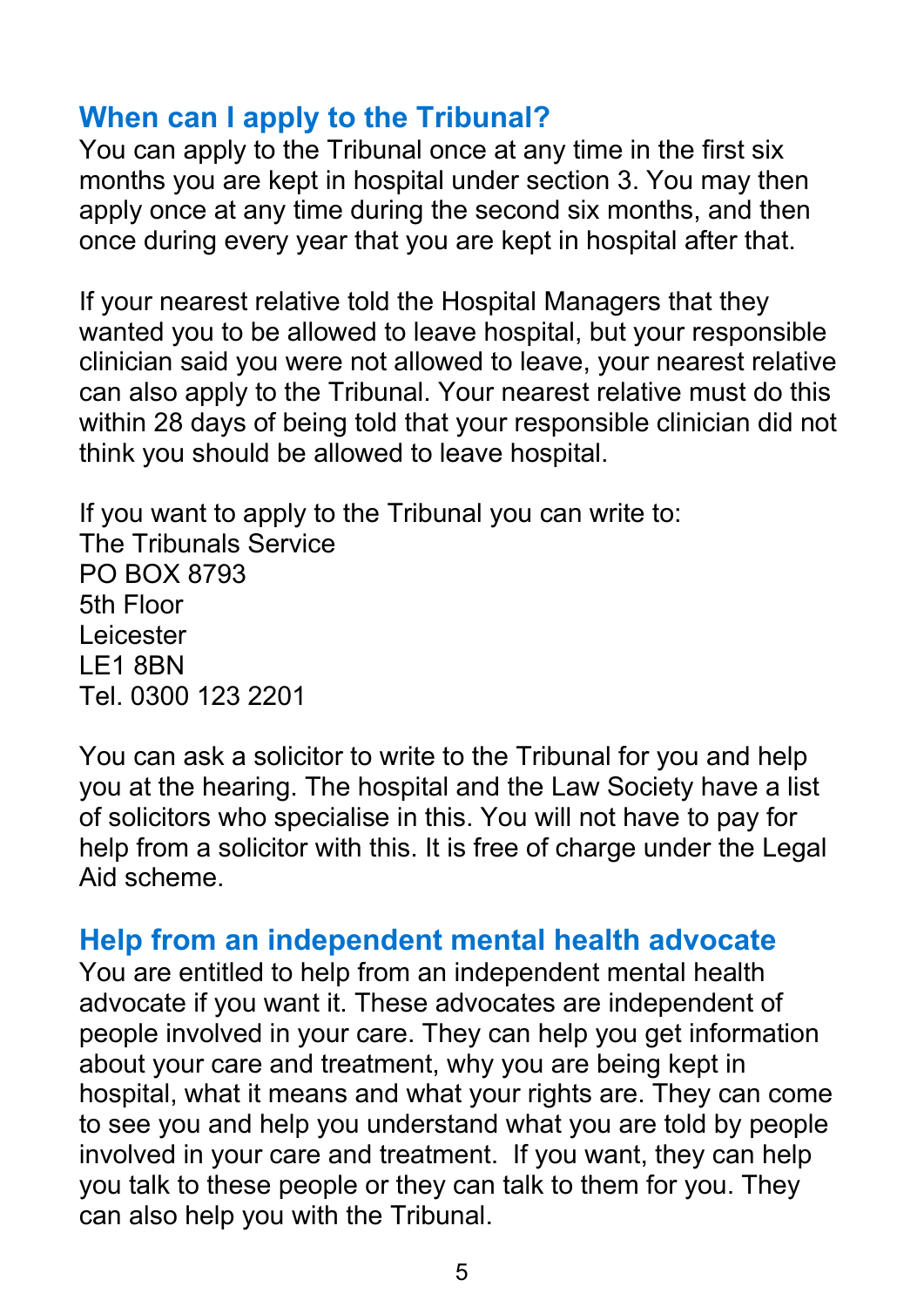You can contact the independent mental health advocacy service yourself. Please ask a member of staff for the telephone number. There should be a telephone where you can talk to them in private. You can ask a member of staff where this is.

If you do not want to contact the advocacy service yourself, you can ask a member of staff to contact the advocacy service for you. You can also ask your nearest relative to contact the advocacy service for you.

## **Letting your nearest relative know**

A copy of this leaflet will be given to the person the Mental Health Act says is your nearest relative.

There is a list of people in the Mental Health Act who are treated as your relatives. Normally, the person who comes highest in that list is your nearest relative. The hospital staff can give you a leaflet which explains this and what rights your nearest relative has in connection with your care and treatment.

In your case, we have been told that your nearest relative is:

If you do not want this person to receive a copy of the leaflet, please tell your nurse or another member of staff.

## **Changing your nearest relative**

If you do not think this person is suitable to be your nearest relative, you can apply to the County Court for someone else to be treated as your nearest relative instead. The hospital staff can give you a leaflet that explains this.

## **Your letters**

All letters sent to you while you are in hospital will be given to you. You can send letters to anyone except someone who has said they do not want to get letters from you. Letters to these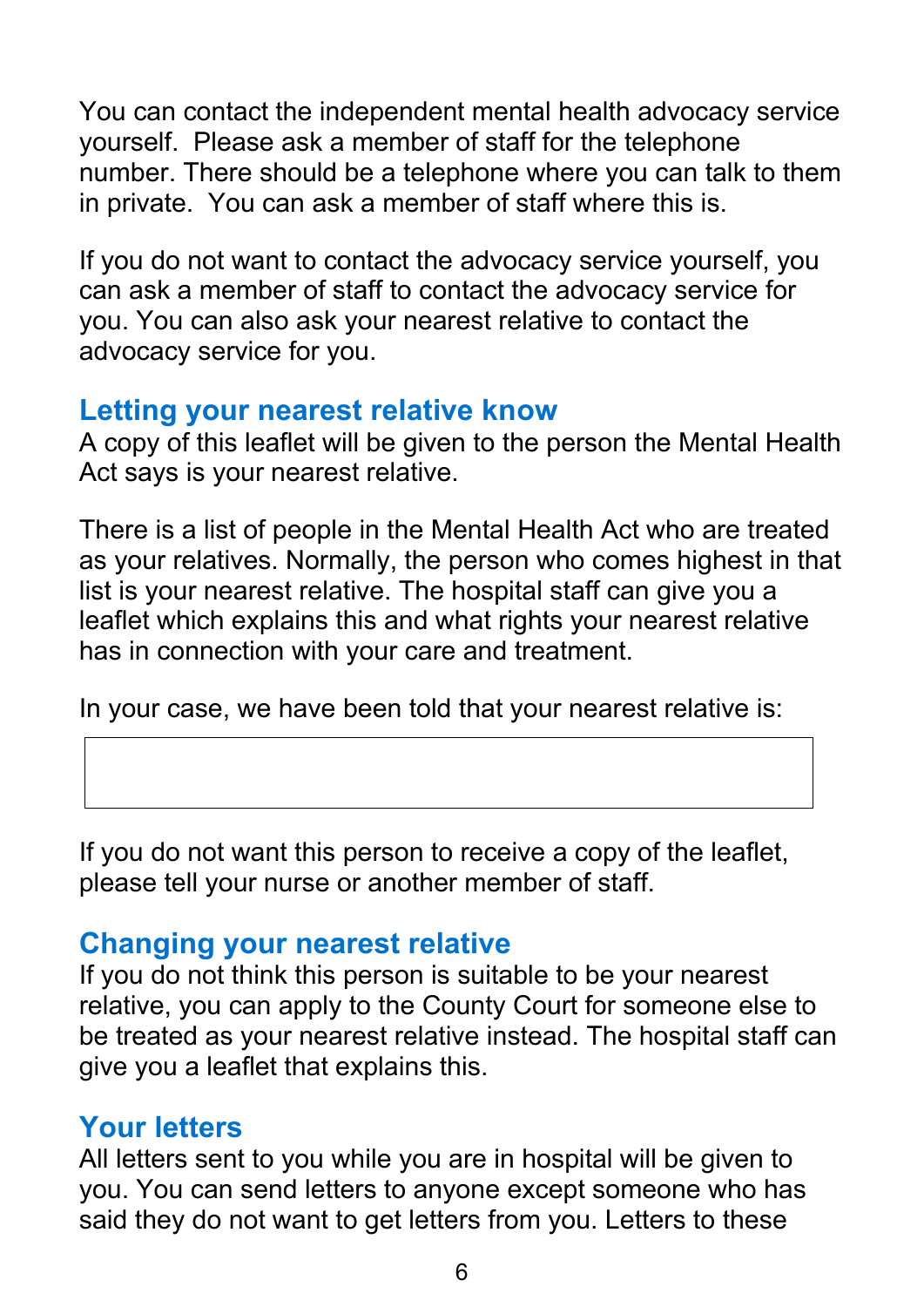people can be stopped by the hospital staff.

## **Code of Practice**

There is a Code of Practice that gives advice to the staff in the hospital about the Mental Health Act and treating people for mental disorder. The staff have to consider what the Code says when they take decisions about your care. You can ask to see a copy of the Code, if you want.

## **What if I have a comment, suggestion, compliment or complaint about the service?**

If you want to make a comment, suggestion, compliment or complaint you can:

- talk to the people directly involved in your care
- ask a member of staff for a feedback form, or complete a form on the Trust website www.cntw.nhs.uk (click on the 'Contact Us' tab)
- telephone the Complaints Department Tel: 0191 245 6672
- email [complaints@cntw.nhs.uk](mailto:complaints@cntw.nhs.uk) Please note that information sent to the Trust via email is sent at your own risk
- We are always looking at ways to improve services. Your feedback allows us to monitor the quality of our services and act upon issues that you bring to our attention. You can provide feedback in the following ways:
	- the quickest way for you to do this is to complete our short online survey at www.cntw.nhs.uk/poy
	- complete a Points of You survey, available on wards, reception areas or from staff.

If you do not feel that the hospital complaints procedure can help you, you can complain to an independent Commission. This is called the Care Quality Commission and it monitors how the Mental Health Act is used, to make sure it is used correctly and that patients are cared for properly while they are in hospital. The hospital staff can give you a leaflet explaining how to contact the Commission.